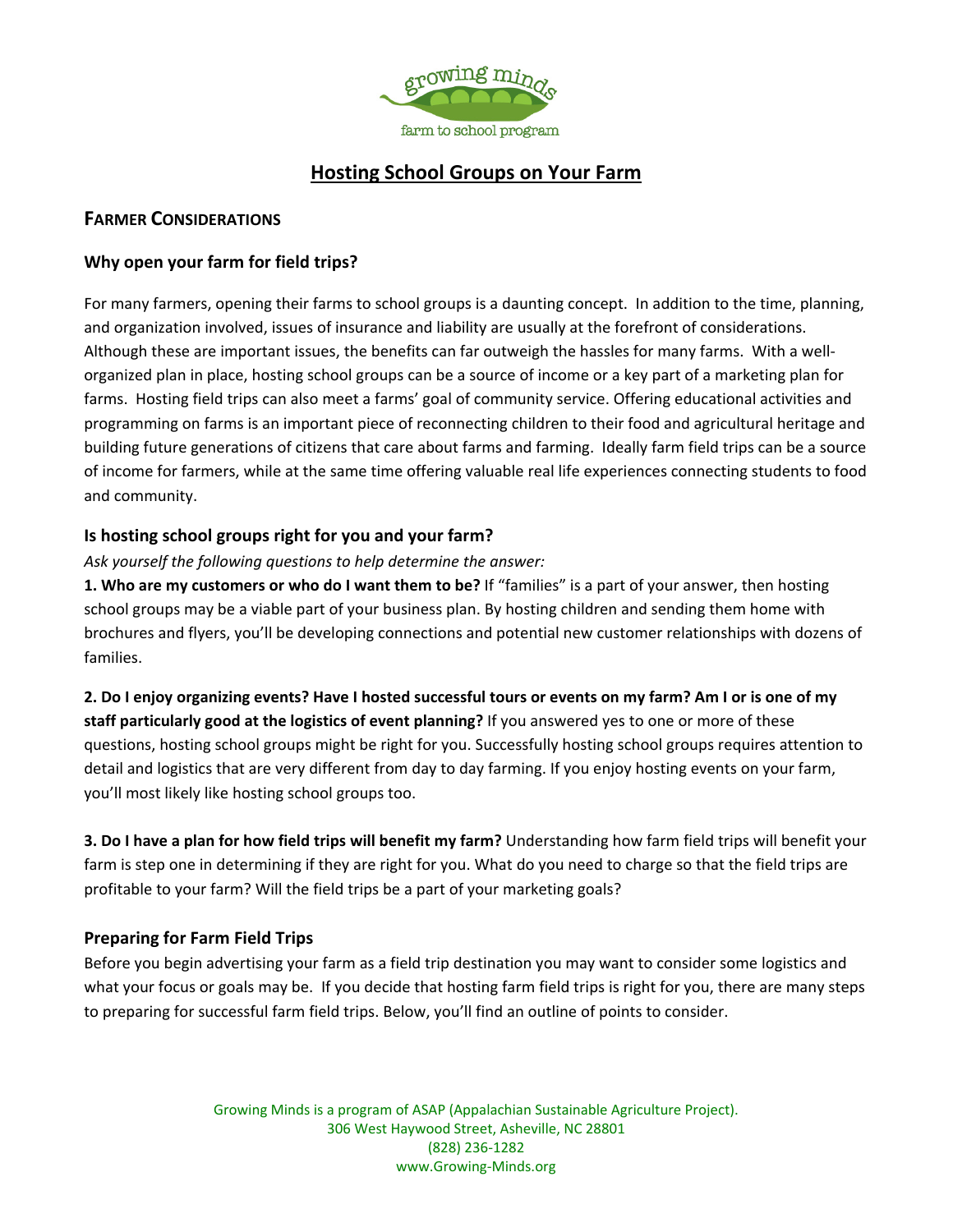

#### **Farm Infrastructure**

- Understand your parking capabilities ‐To cater to school groups you need to make sure there is a site in which school buses have space to turn around, load and unload. What would be the flow of traffic? How much space do you have available for car parking?
- Plan for restrooms and hand-washing. These may be permanent or temporary facilities but are a must for having a group at your farm. Make signs to clearly indicate where appropriate restrooms and/or hand‐washing facilities are.
- Prepare a safe, covered place to talk with children, out of the rain and hot sun.
- Secure a space to eat lunch or a snack (can be the same covered space) or simple picnic tables.
- Be sure you have agritourism signs posted and an insurance policy that covers tours and general liability.

*When exploring your farm infrastructure, be sure to ask yourself: What infrastructure do you already have in place that would work for farm field trips? What are you missing? Given your current infrastructure, how many children can you handle at one time?* 

#### **Make farm field trips a part of your business plan**

- Determine the real cost of farm field trips to your farm and develop farm field trip expense and income predictions. Include your time preparing for, leading, and cleaning up after the farm field trip. What do you compensate yourself or your staff for their time? What are your marketing costs? Will you make infrastructure improvements only for the purpose of hosting tours? If so, what are those costs? Will you using any materials for the field trip activities or will you give students something from the farm (a farm product) to take home? Starting with a realistic understanding of costs of farm field trips is an important starting point.
- Given the real costs of farm field trips for your farm, determine how much you need to charge per child for farm tours. Which costs (such as infrastructure improvements) can you amortize over many years? What other benefits will your farm get from hosting groups? Will you need to have a minimum group size for your tours to make them profitable?

#### **Sharpen Your Skills**

- Gain a basic understanding of children and abilities of different age groups.
- Develop some experience leading tours on your farm. Bring a group of trusted customers to the farm and try giving them a tour, invite the children of friends or family for a tour. Practicing will help you understand possibilities and challenges of hosting school groups.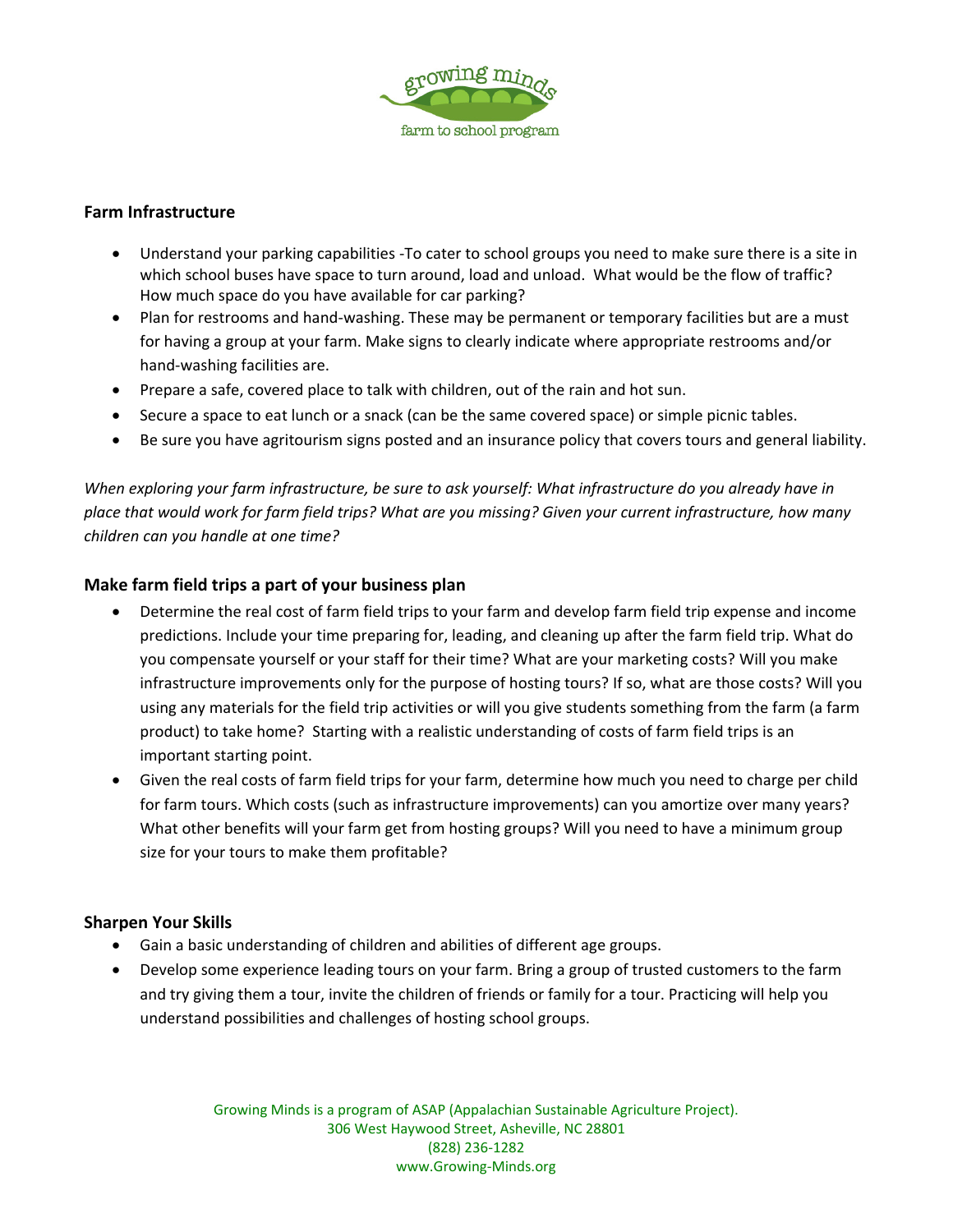

 Ensure you have the time and skills to communicate successfully with teachers and or parents. Organizing school groups takes lots of planning and willingness to communicate with people frequently. Is this something you like to do and have had success with in other projects?

### **Assess and mark hazards. Make rain and emergency plans.**

- Assess potential farm hazards brainstorm all of the potential things that could be hazardous and fix or avoid them. Use flagging to rope off hazardous areas.
- Have a rain plan. Where will people go if it suddenly starts raining? Are there farm activities children can participate with indoors? Plan several make up rain days when teachers can come to the farm if rain causes a cancellation.
- Have a plan for emergencies. Have farm staff keep a cell phone or walkie talkie on them throughout the tour. Make sure that you have a full first aid kit easily accessible to staff.
- Make a list of "rules" specific to your farm and share them with staff and volunteers to cover with teachers and students. The rules can be framed in a positive way, but be sure to reiterate important safety rules (a.k.a. Don't stand behind the donkey, pick up the rooster, etc.).

*In 2005 the NC legislature passed "Limited Liability Arising from Certain Agritourism Activities", a law intended to discourage lawsuits against agritourism operators. Signs were recommended as a way to make participants or visitors aware of the inherent risks of agritourism activities. For more information about this legislation, go to the limited liability section of the NCDA agritourism page www.ncagr.com/agritourism . For more information about how to purchase limited liability signage for your farm go to the NC Agritourism Networking Association page* 

*http://www.ncsu.edu/project/calscommblogs/archives/2005/12/agritoursim\_ass.html.* 

#### **Leading Tours**

- Determine how you would like students to tour your farm. What points of interest on the farm do you want to highlight? What activities will you prepare for students? What age group(s) would you like to work with?
- Plan interactive activities: taste tests or cooking demos, art activities, hiking, farm tasks, demonstrations (milking, harvesting, cheese production, wool processing, etc.). Consider breaking large groups into two or three smaller groups that rotate through activities.
- Remember that folks are visiting to learn about how food is grown and to meet you! This is a great opportunity to build relationships with members of the community who are interested in purchasing local foods.
- Talk slowly and loudly be sure everyone can hear you.
- Send students home with a farm brochure or flyer to share with their parents and include ways to engage with your farm again – an invitation to a farm dinner or class, a coupon for your product at market. Give them a reason to come back and support you again.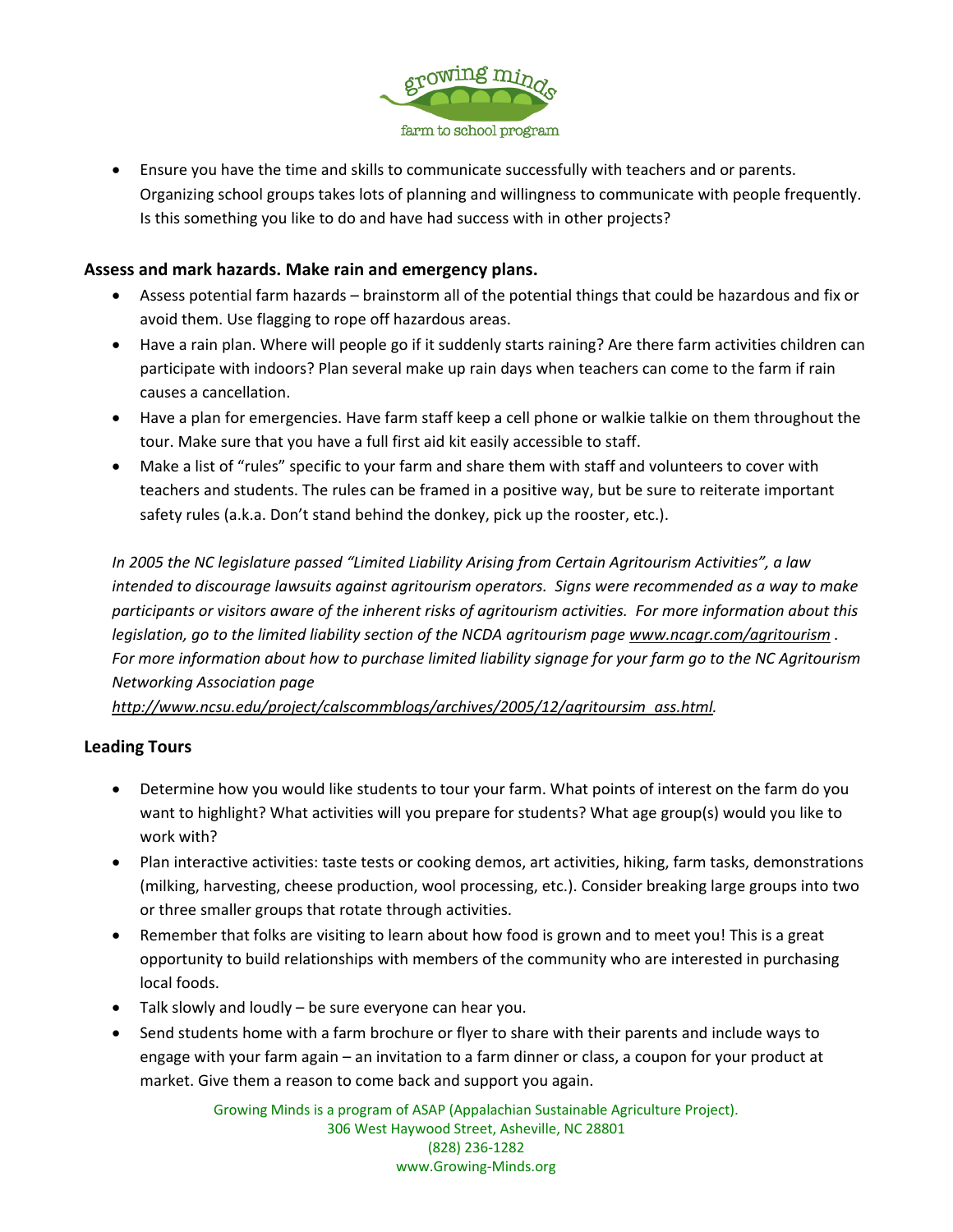

## **Farm Staff**

- If interns or farm staff will assist with leading farm field trips/tours, be sure to train them on working with children and give them as much information as possible to share with visitors. Go over the information, history, stories, activities to cover. Share ideas among farm staff.
- Be sure your staff knows about logistics. Tell them where guests should park, how long the farm visit is scheduled to take and where to find restrooms, hand‐washing, products for sale, etc. Also let them know if there are buildings or areas you do not want guests to enter.
- Ask your staff to take a few pictures during the farm field trip. You may want to use them for marketing in the future. Make sure to check with teachers before snapping photos.

#### **After the Farm Field Trip**

- Reflect on what went well and what did not and record this information for future reference.
- Provide the teacher or chaperones with evaluation cards to complete. Use every farm field trip as an opportunity to gain information that will help you improve future tours!

## **MARKETING YOUR FARM TO SCHOOLS**

Now that you have a farm field trip program and plan for your farm, you'll need to market your services to teachers, schools, and parents. We have included several strategies for getting the word out about your farm field trips.

- Create a farm field trip brochure or flyer that clearly describes your farm and your farm field trips.
- Post information about your farm field trips on your website.
- Make a list of all the teachers you know personally. Send them all letters or emails introducing them to your farm field trip program. Include your flyer or brochure and direct teachers to your website.
- Display your brochures or flyers in places where you sell your products, whether that means putting them out at a tailgate market or passing them along to restaurant owners or grocers you work with.
- Identify the schools in your community who may want to participate in a farm field trip. Ask the principle or director of the school if you give a presentation at a teacher's meeting.
- Put up brochures on bulletin boards in schools and teachers' lounges.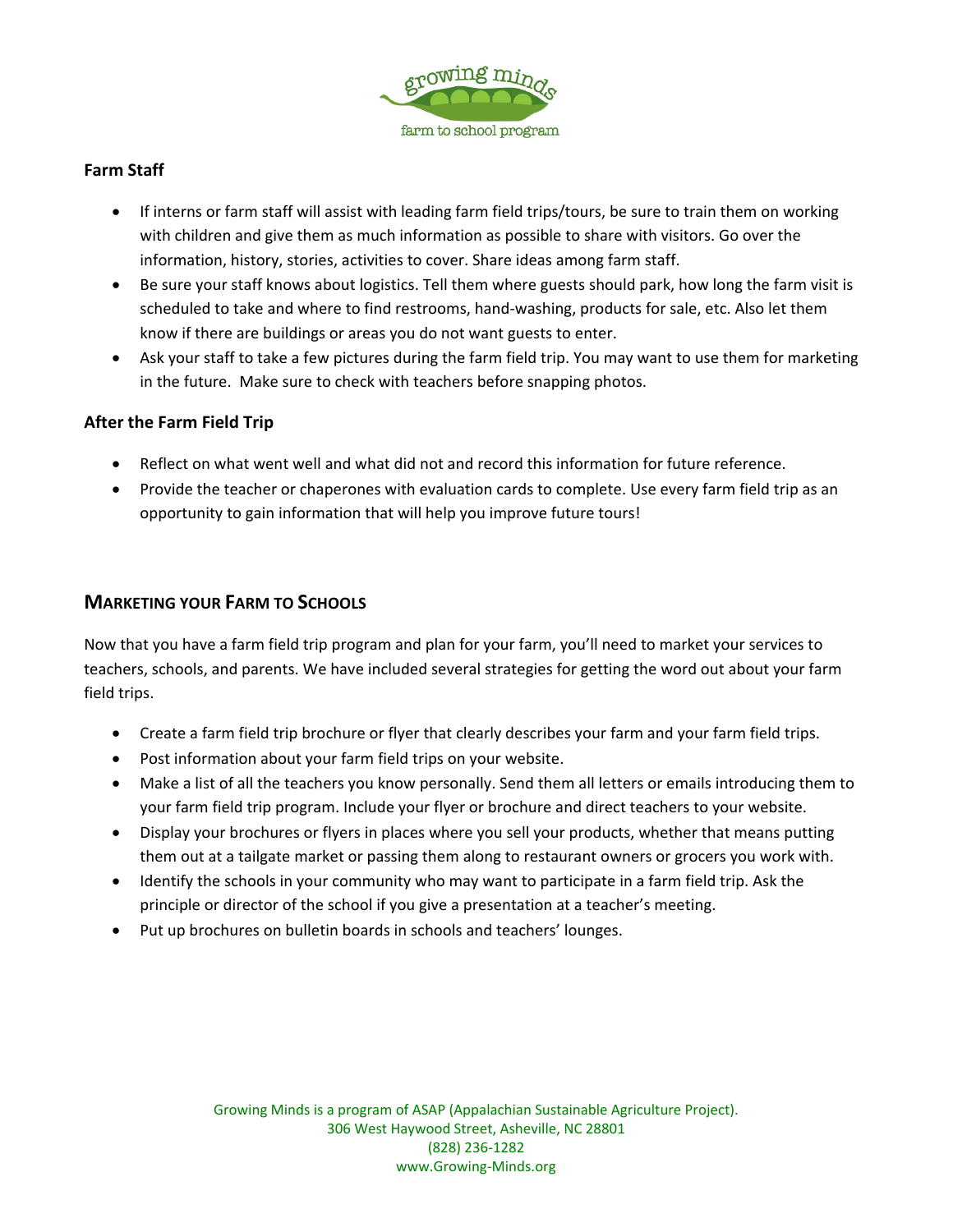

## **COMMUNICATING WITH TEACHERS**

Be sure to communicate all farm tour details with the teacher or chaperone extensively. Below, we have listed several points you should be sure to cover with teachers.

- Clearly communicate what you offer. How much does your farm field trip cost per child/chaperone? What activities do you offer? How long does your farm field trip last? What months/weeks of the year do you offer farm field trips and on what days of the week?
- How many children will be going on the field trip? What is their age/grade level? What will their transportation be? A bus? Vans? Multiple cars? Communicate details about where to park and clearly designate parking areas.
- Is there anything in particular he/she wants the children to see or learn? A particular agricultural practice or animal? Tell the teacher what you can and cannot do, be very clear about what you offer.
- How will the teacher integrate the farm trip into classroom studies?
- Will they bring a snack or lunch to the farm?
- Does the class have any children in wheelchairs or with other special needs that the farm would need to accommodate?
- Communicate your policy/plan for inclement weather with the teacher so he/she fully understands what will happen if it rains/snows. (It's a good idea to discuss this with your farmer before the trip.)
- How many chaperones will attend with the group? Is there a cost for chaperones?
- Suggest that teachers and students bring:
	- Good sun hats
	- Sturdy shoes (no open toes)
	- Water bottles
	- Wind parkas or rain gear (if rain is likely)
	- Notebooks, art paper, pens
	- Recyclable or reusable eating utensils and plates
	- A bag lunch (minimal waste please)
	- Clothes they can get dirty
	- Weather appropriate clothes